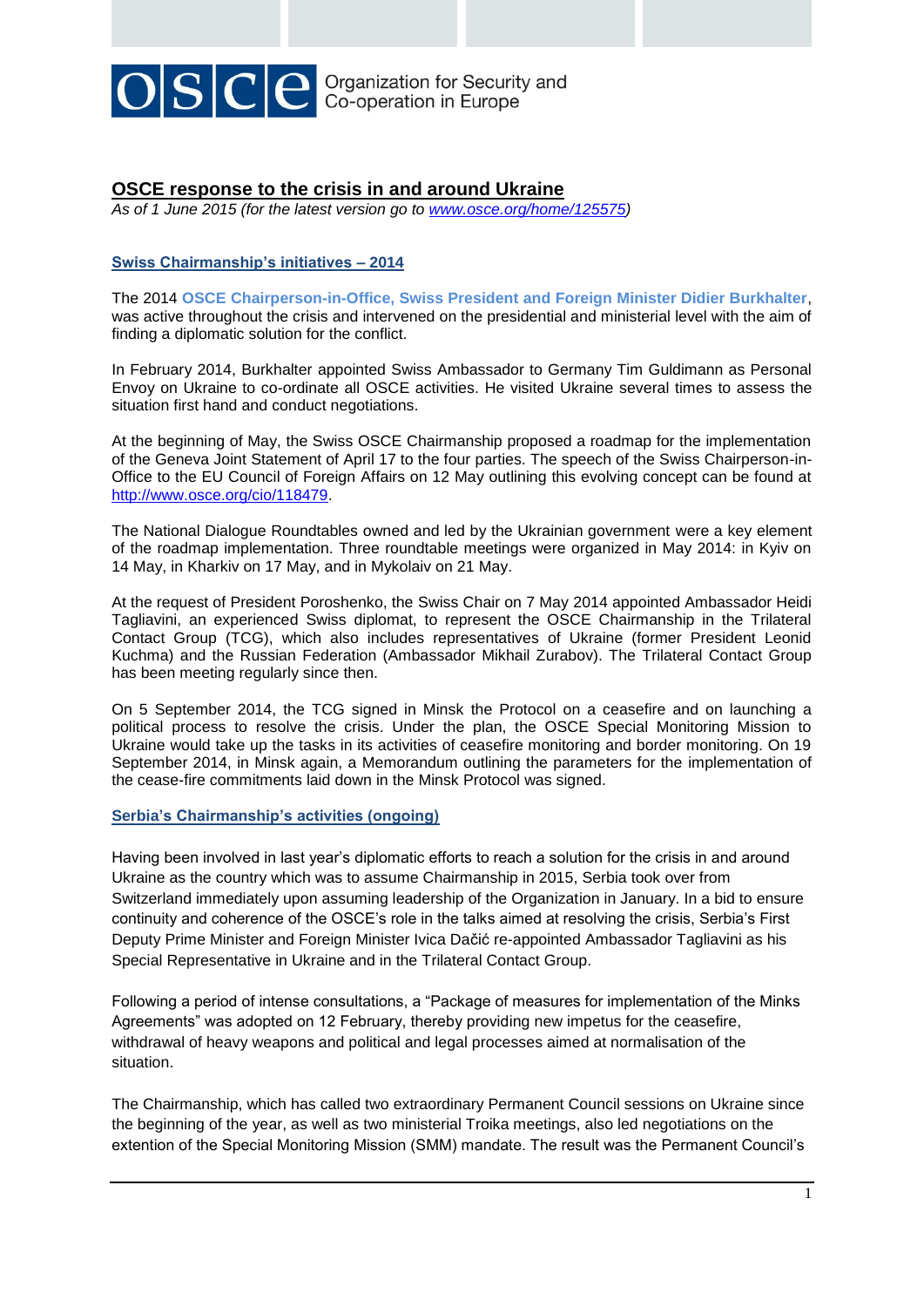

decision of 12 March to extend the SMM mandate for 12 months and allow for the number of monitors to rise up to 1,000 if necessary.

Chairperson-in-Office Dačić has been using every opportunity to urge all sides not only to allow full access to the SMM, but also to ensure safety for all its monitors. At the same time, in all his international engagements, CiO Dačić has been actively promoting the need for all sides to fulfill their obligations under the Package of Measures, so that the political process aimed at solving the crisis could gain momentum.

Ways forward were discussed at a meeting between CiO Dačić, SG Zannier, SR Tagliavini and Chief Monitor Apakan in Belgrade on 8 April, with the focus on the formation of four working groups for overviewing the implementation of the Package of Measures. At their meeting in Belgrade on 28 April, the OSCE Troika ministers appointed OSCE representatives to working groups, which then held their inaugural meeting on 6 May.

## **OSCE Secretary General (ongoing)**

In support of the OSCE Chairmanship, the **OSCE Secretary General Lamberto Zannier** has travelled to various capitals, including Kyiv and Moscow, to discuss the situation and offer OSCE action in maintaining open and inclusive dialogue, dispelling concerns, and de-escalating the crisis.

On numerous trips to Ukraine, he met with high-level political officials, Chairmanship representatives and members of the diplomatic community and international organizations present in Kyiv. The Secretary General also travelled to Kharkiv and Dnipropetrovsk. He engaged with civil society, gave numerous media interviews and discussed developments and the OSCE response at many Ukrainerelated conferences and seminars throughout the year. He also visited a camp for internally displaced persons in Kyiv and a camp for refugees from eastern Ukraine in the Rostov region of Russia.

The Secretary General maintained regular contact with the leadership and staff of the OSCE Special Monitoring Mission to Ukraine, the OSCE Project Coordinator in Ukraine and the OSCE Border Observer Mission at the Russian Checkpoints Gukovo and Donetsk to keep abreast of the situation and to offer encouragement and support in often difficult circumstances.

See more at **www.osce.org/sg** 

## **OSCE Special Monitoring Mission (21 March 2014 – ongoing)**

On 21 March 2014, all 57 participating States of the OSCE took a consensus decision to deploy a Special Monitoring Mission to Ukraine (SMM), composed of international civilian monitors. The Mission's initial six-month mandate was first extended in July 2014, until March 2015, then on 12 March 2015, by one year, until 31 March 2016. Monitors were deployed to Kherson, Odessa, Lviv, Ivano-Frankivsk, Donetsk, Dnepropetrovsk, Chernivtsi, Kharkiv, Luhansk and Kyiv. Any change in deployment must be agreed by all 57 participating States. Additional patrol hubs in the East are in Kramatorsk, Severodonetsk and Mariupol.

The SMM currently consists of some 756 international staff, among which 473 monitors (including 10 team leaders) from more than 40 OSCE participating States. The number of OSCE monitors in Ukraine may now rise up to **1,000** as necessary**,** depending on situation and needs on the ground.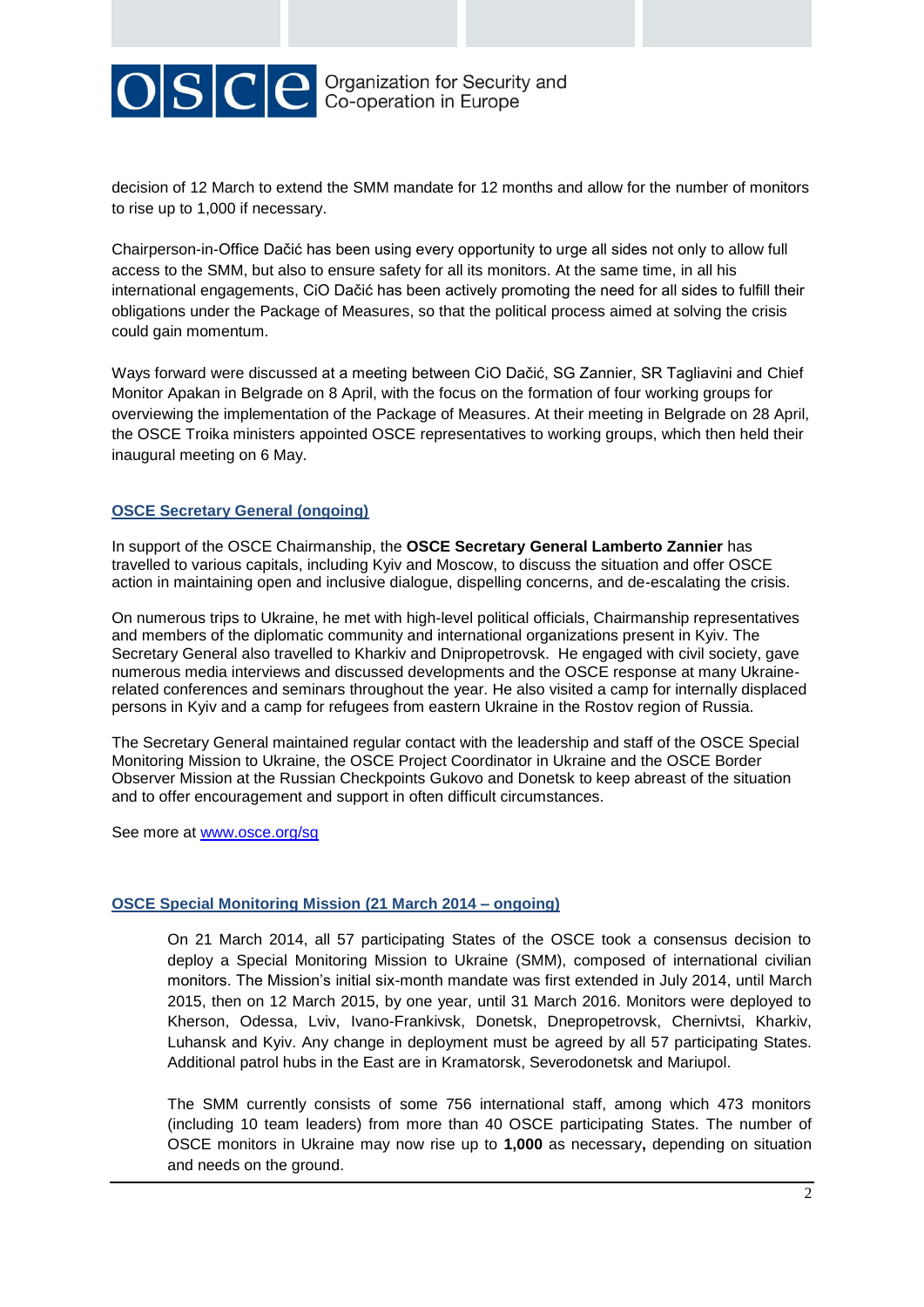OSCE Crganization for Security and

The Mission operates under the principles of impartiality and transparency. The monitors gather information and report on the security situation; establish facts in response to incidents; establish contacts and facilitate dialogue on the ground to promote normalisation of the situation and the decline of tensions.

As the crisis in and around Ukraine has deepened, the Monitors' tasking has evolved to include:

- Producing and publishing more than 300 Daily Reports, as well as several Spot Reports, Weekly Reports and Thematic Reports. The Daily Reports are the only impartial picture of the general security situation on the ground; they also document ceasefire violations, the situation on the withdrawal of heavy weaponry and freedom of movement issues. The reports include the findings from the SMM's fleet of Unmanned/unnarmed Aerial Vehicles (UAVs) in eastern Ukraine. Reporting has been expanded recently to include the humanitarian situation.
- With the participation of the Chief Monitor, several meetings with civil society, as well as participation in several national roundtable dialogues in the fall of 2014.
- Facilitating access for international experts to the crash site of Malaysia Airlines Flight MH17. The day after the downing of the plane, SMM members were the first international staff that arrived at the site of the crash in Eastern Ukraine. Since then monitors have facilitated regular access for the collection of human remains, personal belongings and debris.
- Monitoring the implementation of the Minsk documents (Minsk Protocol and Minsk Memorandum - signed in September 2014 by the OSCE Chairmanship's Special Representative H. Tagliavini with representatives of Ukraine and the Russian federation and representatives of armed groups from Donetsk and Luhansk, providing key elements for a peaceful settlement in eastern Ukraine).
- On 20 September 2014, in implementation of Article 8 of the Minsk Memorandum, the SMM deployed groups of monitors in the Security Zone. Additional monitoring tasks (ceasefire and withdrawal of heavy weaponry) were derived from the signing of the second set of Minsk documents in mid-February 2015.
- Facilitating dialogue at the local level to reach temporary truces so as to ensure the delivery of humanitarian aid to civilians, and access for repair crews to villages along the front line. Participation in humanitarian sector coordination groups.
- Monitoring the creation and work of the Joint Centre for Control and Co-ordination (JCCC), which includes general staff from Ukraine and the Russian Federation.
- Keeping local, regional, national and international media up-to-date on the situation and work of the SMM via weekly media briefings, field trips, interviews, and backgrounders.

See daily updates on the Mission's work:<http://www.osce.org/ukraine-smm/daily-updates>

## **Observer Mission at the Russian Checkpoints Gukovo and Donetsk**

In response to an invitation from the Russian Federation following the Berlin Declaration of 2 July 2014 by the Foreign Ministers of Germany, France, Russia and Ukraine, the OSCE 57 participating States decided on 24 July 2014, to deploy an Observer Mission to the two Russian checkpoints of Gukovo and Donetsk (OM) at the Russian-Ukrainian border.

The OM began its work on 30 July. It is composed of 22 observers including the Chief Observer, working on 24/7 basis in teams, and up to three administrative staff. The observers are based in the town of Kamensk-Shakhtinsky in Rostov region.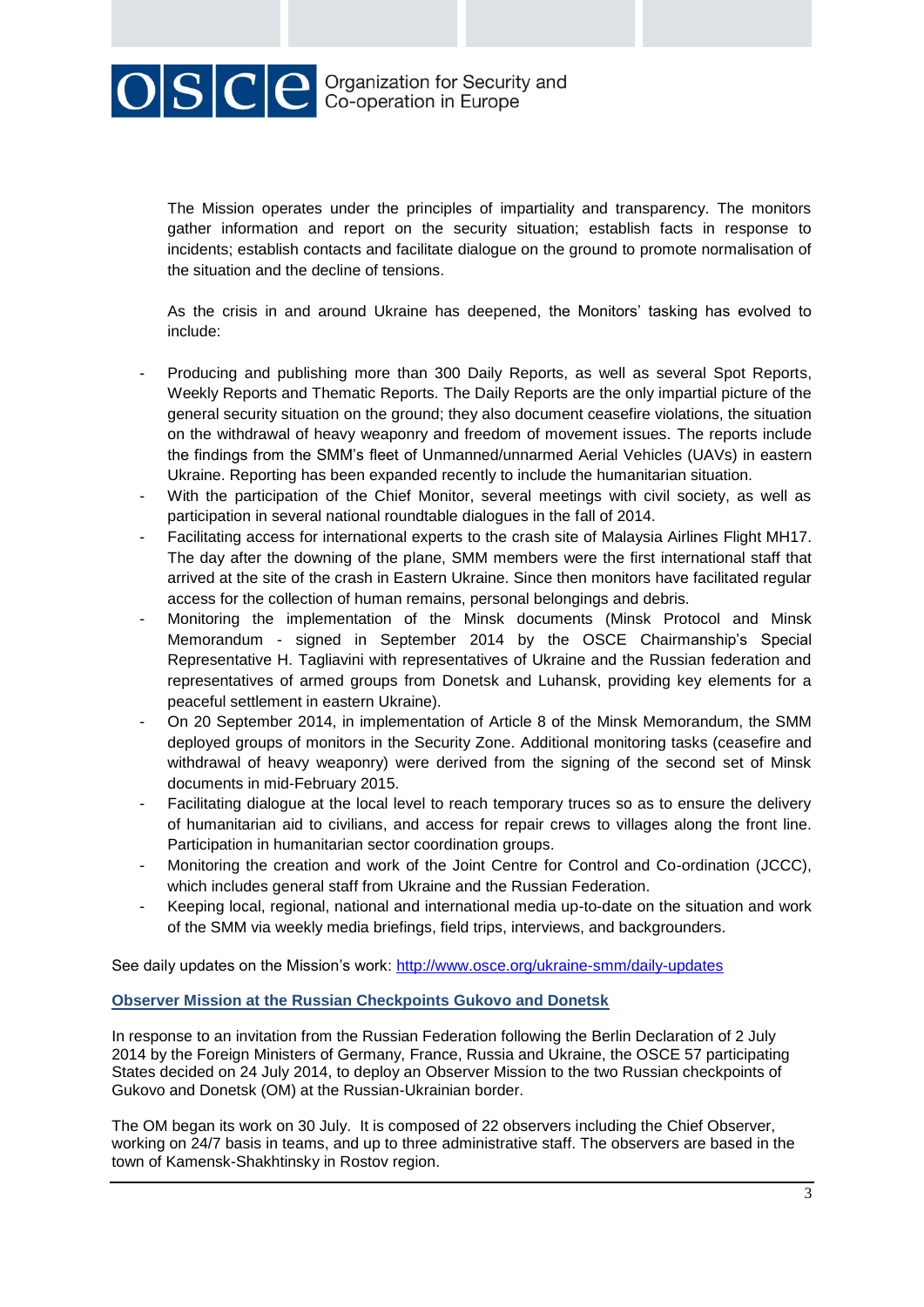

Initially deployed for three months, the Mission's mandate was extended for one month on 22 October 2014, and for an additional month on 20 November. On 18 December, the OSCE's 57 participating States took a consensus decision to extend the mandate of the OM by three months, until 23 March 2015. In a subsequent decision from 12 March 2015 the mandate was extended until 30 June 2015.

The mission operates impartially and transparently, monitoring and reporting on the situation and movements across the border at the two checkpoints. The Observer Mission reports to OSCE participating States on a weekly basis.

The OM is distinct and separate from the Special Monitoring Mission to Ukraine.

See the Mission's reports:<http://www.osce.org/om/122243>

## **OSCE institutions and structures**

 **The OSCE Parliamentary Assembly (OSCE PA)**, based in Copenhagen, continues to promote dialogue and a diplomatic resolution to the crisis in and around Ukraine, organizing some of the only contacts between Russian and Ukrainian parliamentarians since the conflict began. Most recently, lawmakers from both countries joined Assembly leaders at a retreat hosted by the PA and the German Bundestag. MPs from across the OSCE area have debated the situation in Ukraine and the OSCE's responses to the crisis at the last four major meetings of the Assembly. OSCE PA President Ilkka Kanerva continues to engage with government and parliamentary leaders in both Russia and Ukraine on efforts to resolve the crisis, most recently meeting with State Duma Chairman Sergey Naryshkin in Moscow and Verkhovna Rada Chairperson Volodymyr Groysman and Foreign Minister Pavlo Klimkin in Kyiv.

To learn more visit:<http://www.oscepa.org/>

 **The Office for Democratic Institutions and Human Rights (ODIHR),** following the release in May of the report by the Human Rights Assessment Mission carried out in in partnership with the OSCE High Commissioner for National Minorities, continues to actively monitor the situation in the country and to co-ordinate planning on further activities with the Ukrainian authorities. At the end of September, the Office released its Situation Assessment Report on Roma in Ukraine, which highlighted the difficult situation of Roma living in the country, and how this situation has worsened for those who have been displaced as a result of the conflict in the east.

In January 2015, ODIHR initiated a project in Ukraine to build the capacity of civil society, religious or belief communities and relevant state institutions to identify and respond to hate crimes, and to promote dialogue among religious people and between the state and religious or belief communities, in line with international standards on freedom of religion or belief. In April, ODIHR launched a project to strengthen dialogue among civil society and with key governmental stakeholders in Ukraine. The project will bring together more than 600 stakeholders from both civil society and the Ukrainian authorities in 2015 alone, to enhance effective mechanisms for dialogue to address key democracy and human rights issues in Ukraine, in line with OSCE commitments and international standards.

The Office is working with stakeholders to ensure election observation in Donetsk and Luhansk can take place as envisioned by February's Minsk package.

Find out more: [http://www.osce.org//odihr](http://www.osce.org/odihr)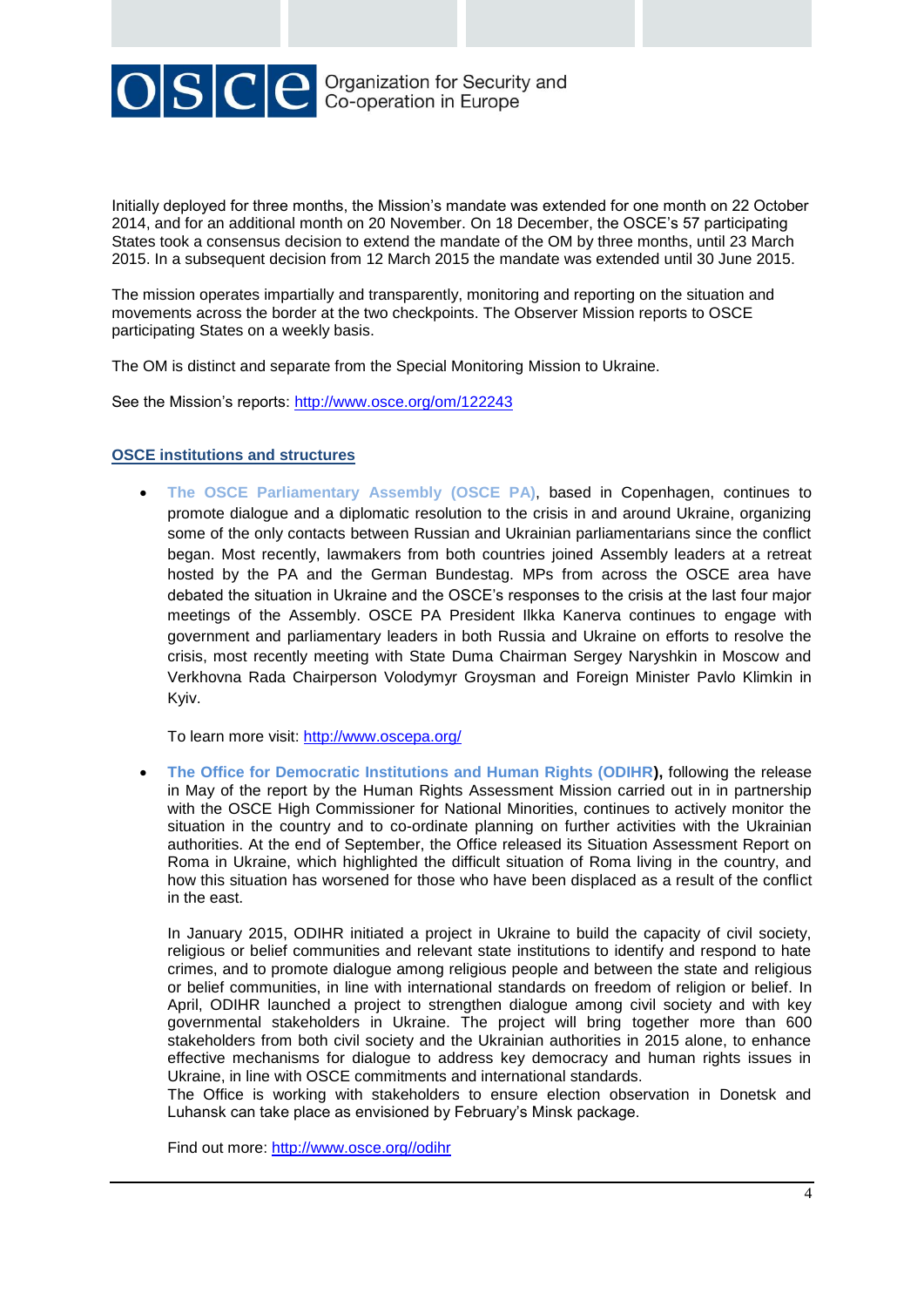

 **OSCE High Commissioner on National Minorities** Astrid Thors has travelled to Ukraine once this year; she visited six times in 2014, including one trip to Crimea before the annexation by the Russian Federation. The High Commissioner's key concerns, in line with her mandate, are inter-ethnic relations across the country, and the situation in Crimea. The High Commissioner has been working to ease tensions between different linguistic and ethnic groups in Ukraine for over 20 years. She has strongly urged the authorities to avoid actions that could exacerbate these tensions. See more here: **[http://www.osce.org/hcnm/117159.](http://www.osce.org/hcnm/117159)** 

Since the annexation of Crimea, the High Commissioner has been actively exploring all possible avenues to visit Crimea to assess the situation on the ground. As the crisis has deepened, the High Commissioner has become increasingly concerned about the situation of the Crimean Tatars and other formerly deported people, as well as Ukrainian-speakers, on the peninsula. If human rights, including minority rights, are not respected, there is an increased risk of inter-ethnic tensions, and even conflict.

Read more: **<http://www.osce.org/hcnm>**

 **OSCE Representative on Freedom of the Media Dunja Mijatović** has travelled to Ukraine on a number of occasions in 2014 and 2015 to make a first-hand assessment of the media freedom situation. She has addressed over 200 attacks of journalists and media in and around Ukraine in her continuous reports and public statements, and she also issued a report on media freedom situation in Ukraine from November 2013 to May 2014, see [http://www.osce.org/fom/118990.](http://www.osce.org/fom/118990) Further, the Representative's office has hosted six roundtable discussions on journalists' safety with representatives from Ukrainian and Russian iournalists' unions [\(https://www.osce.org/fom/131556\)](https://www.osce.org/fom/131556).

Read more: [http://www.osce.org//fom](http://www.osce.org/fom)

- **The OSCE Project Co-ordinator in Ukraine** (PCU) is the permanent OSCE field presence in Ukraine. It was established to plan, implement and monitor projects relevant authorities of Ukraine and the OSCE and its institutions. The PCU has been running a number of projects in response to the crisis in Ukraine. Some examples of those efforts are:
- In support of early presidential and parliamentary elections PCU helped train personnel responsible for administration of electoral process and ran an awareness raising campaign on electoral procedures (May and October 2014).To help address problems of displaced persons (IDPs), part of the voter awareness campaign for parliamentary elections focused on informing IDPs on how to register for voting. In addition, trainings for social service workers from all Ukraine regions on psychological assistance to IDPs was organised (December 2014).
- To address the heightened threat posed to civilians by unexploded military munitions, CPU provided to broadcasters and advertisers two video public service announcements with safety rules (September 2014) and 48000 children workbooks with safety instructions were provided to schools in Donbas and IDP communities (December 2014 – January 2015). PCU also trained personnel of the State Emergency Service and provided protective equipment for deminers (December 2014 and February 2015).
- To strengthen rule of law mechanisms against human rights violations, PCU delivered crisisfocused training to judges, advocates, legal clinic experts (November 2014); international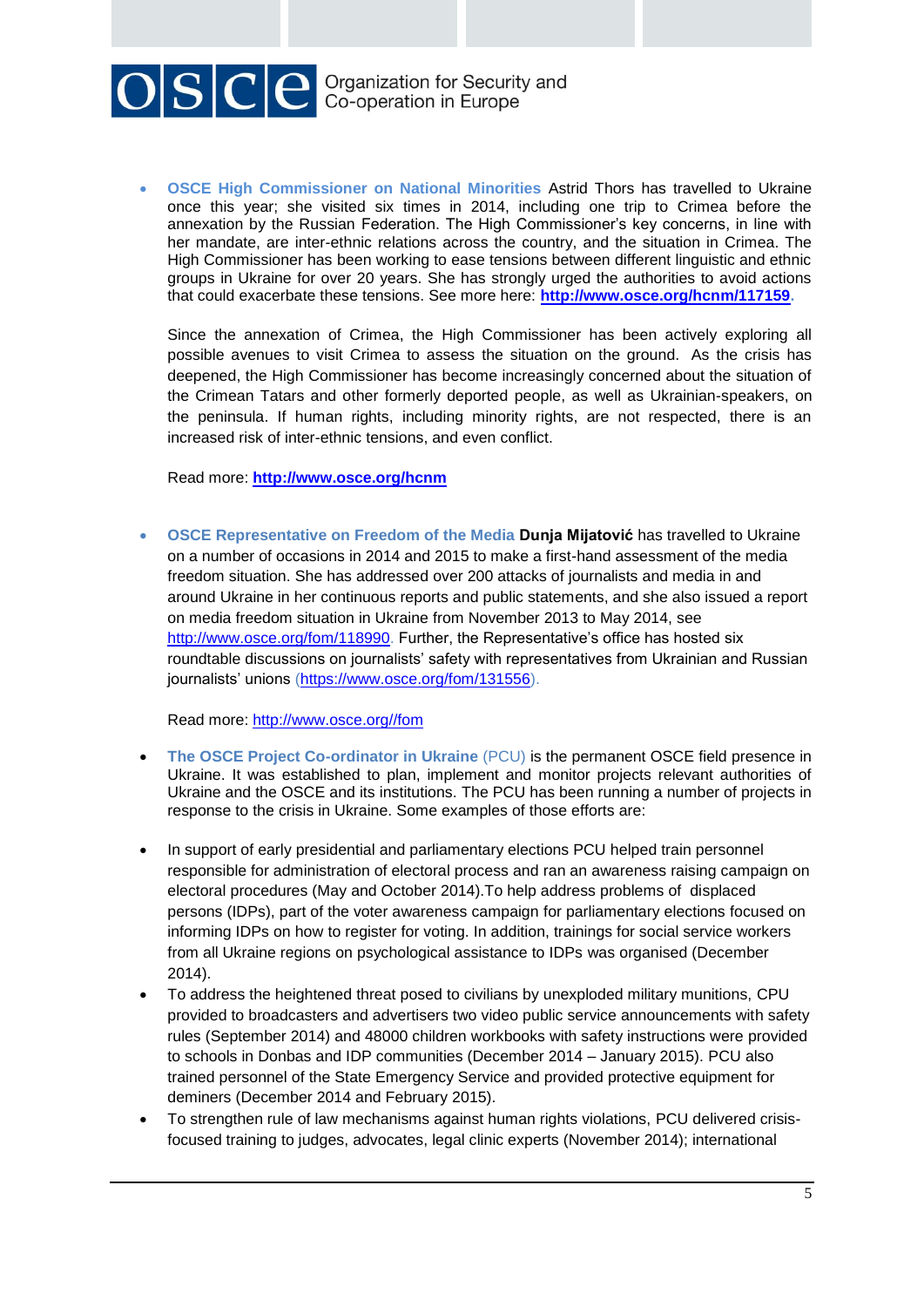

mechanisms and best practices for ensuring human rights protection in combating terrorism were introduced to regional personnel of the State Security Service (November 2014).

- PCU supports Ukrainian authorities in the development of a National Action Plan on UN Security Council Resolution 1325/Women, Peace, and Security, to help ensure gender aspects of the conflict are dealt with properly (conferences, seminars, brainstorming session http://www.osce.org/secretariat/153321)
- In support of the Ukrainian government's reform of police, PCU provided training to 1,900 newly recruited officers to help launch a new street patrol service in Kyiv (April) on addressing domestic violence and trafficking in human beings. In response to new threats of trafficking in human beings in the East of the country, 1000 situation-tailored information stickers were produced and distributed in co-operation with NGOs (August 2014).
- To further enhance safety of media professionals and promote dialogue between journalists and law enforcers, PCU helped the two professional communities discuss problems in their relations and develop joint recommendations on conduct at mass events (autumn 2014). Regional focal points for unions of journalists were trained on safety rules for work in crisis situations (September 2014).
- See more at www.osce.org/ukraine

See more at [www.osce.org/ukraine](file://atsecsr0624/ATSEC/Departments/SG_CMR/01%20Media/07%20Crisis_Protracted%20crisis%20COMMS/Ukraine%20crisis%202014/Factsheet%20on%20OSCE%20Engagement%20with%20Ukraine/www.osce.org/ukraine)

## **Human Rights Assessment Mission (18 March – 12 May 2014)**

OSCE Office for Democratic Institutions and Human Rights and the OSCE High Comissioner on National Minorities upon the request of Ukrainian government conducted a human rights assessment mission in a number of cities, including Donetsk, Kharkiv, Kherson, Kyiv, Lviv, Mikolayiv, Odessa and Simferopol, as well as the surrounding regions. The mission members met with representatives from national government and local authorities, political parties and international organizations and from civil society and minority communities. A report on the mission's findings and recommendations was released on 12 May 2014, see [www.osce.org/odihr/118454](http://www.osce.org/odihr/118454)

## **Election observation**

## **25 May 2014 Presidential election**

Following an invitation from Ukraine to observe the 25 May early presidential election, both the OSCE Office for Democratic Institutions and Human Rights (ODIHR) and the OSCE Parliamentary Assembly (OSCE PA) sent observation missions.

ODIHR opened its long-term election observation mission on 25 March, consisting of 18 election experts based in Kyiv, and 100 long-term observers, who were deployed in pairs across the country. ODIHR also requested that OSCE participating States second 900 observers, who arrived in the country the week before the election to observe Election Day.

The OSCE Parliamentary Assembly organized its largest ever election-monitoring mission for Ukraine's presidential election and made 5 pre-visits across Ukraine in the weeks leading up to the vote. The OSCE PA's Joao Soares was named by the Swiss Chairman-in-Office as the Special Coordinator of the approximately 100 members of the OSCE PA delegation and the 900 short-term observers from ODIHR.

On 26 May, one day after the election, international observers from ODIHR, the OSCE PA, the Parliamentary Assembly of the Council of Europe (PACE), the European Parliament (EP) and the NATO Parliamentary Assembly (NATO PA) presented their preliminary statement which said that,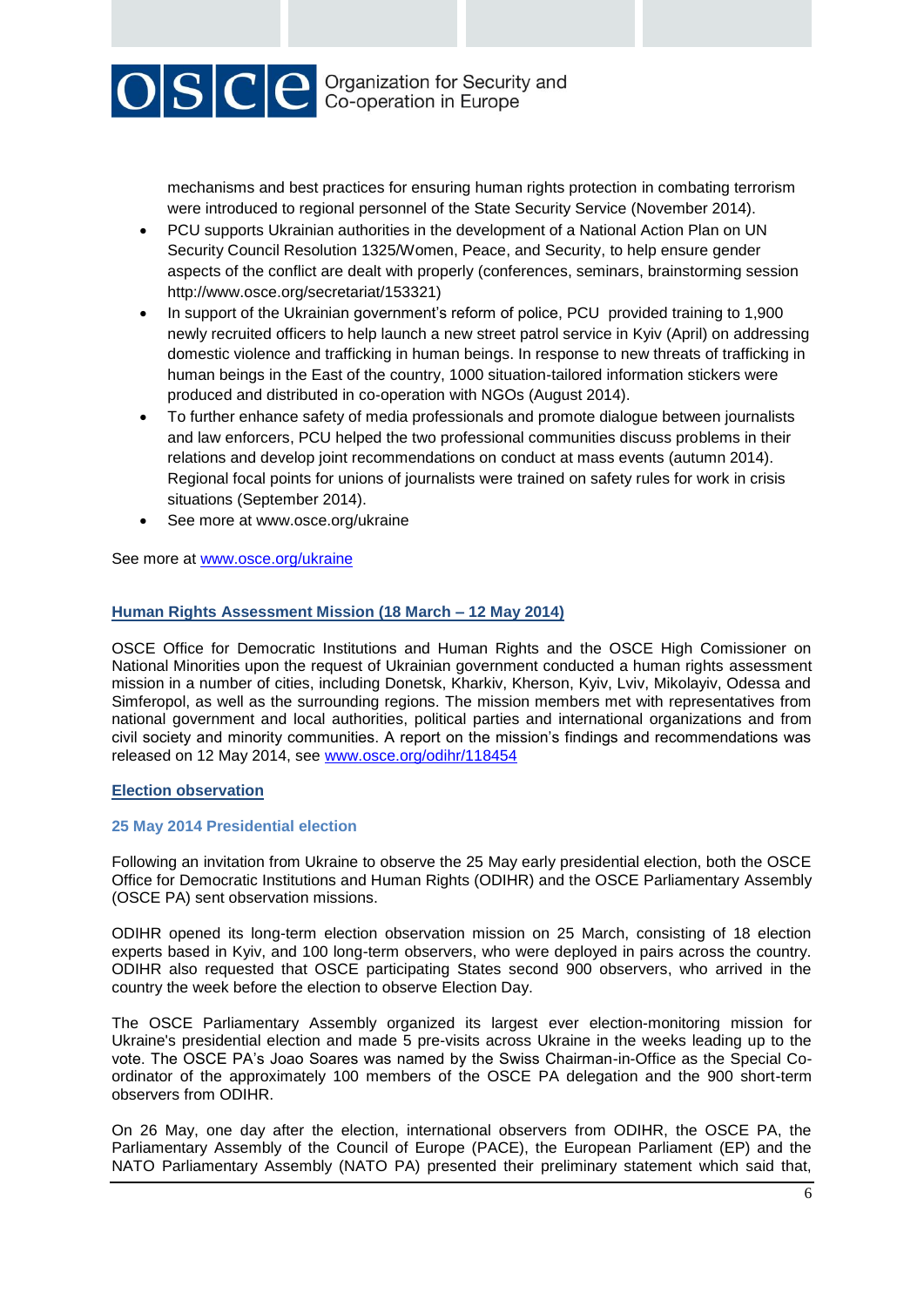

despite violence and threats in east, the election in Ukraine was characterized by high turnout and a resolve to guarantee fundamental freedoms.

ODIHR issued its final report on the election on 30 June 2014.

## **26 October 2014 Parliamentary elections**

Following an invitation from Ukraine to observe the 26 October early parliamentary elections, both the OSCE Office for Democratic Institutions and Human Rights (ODIHR) and the OSCE Parliamentary Assembly (OSCE PA) sent observation missions.

ODIHR opened its long-term election observation mission on 19 September, consisting of 16 experts based in Kyiv and 80 long-term observers who were deployed across the country. In addition, 600 ODIHR short-term observers monitored Election Day proceedings.

The OSCE PA's Kent Harstedt was named by the Swiss Chairman-in-Office as the Special Coordinator of the 75 members of the OSCE PA delegation and the 600 short-term observers from ODIHR. Upon the request of the Ukrainian authorities, the OSCE PA also deployed observers at the Ukrainian Embassy in Moscow.

On 27 May, one day after the election, international observers from ODIHR, the OSCE PA, the Parliamentary Assembly of the Council of Europe (PACE), the European Parliament (EP) and the NATO Parliamentary Assembly (NATO PA) presented their preliminary statement which said that elections marked an important step in Ukraine's aspirations to consolidate democratic elections, even despite the illegal annexation of Crimea and de facto control of parts of the country by illegal armed groups. The observers noted that it was an amply contested election that offered voters real choice, and that there was a general respect for fundamental freedoms.

ODIHR issued its final report on the election on 19 December 2014.

See full information about our election work in Ukraine at: [osce.org/odihr/elections/ukraine/116545](http://osce.org/odihr/elections/ukraine/116545) and [http://www.oscepa.org/election-observation/election](http://www.oscepa.org/election-observation/election-statements/ukraine)[statements/ukraine](http://www.oscepa.org/election-observation/election-statements/ukraine)

## **Military verification activities (ongoing)**

In March 2014, Ukraine requested OSCE participating States, OSCE Partners for Co-operation and the OSCE Conflict Prevention Centre (CPC) to send their representatives from 5 to 12 March 2014, invoking Chapter III of the Vienna Document 2011. This Chapter entitled "Risk Reduction" allows, *inter alia,* for voluntary hosting of visits to dispel concerns about unusual military activities. A continuation of verification visit was later requested by Ukraine until 20 March 2014, this time to cover the south and east of the country. During these visits, 30 OSCE participating States sent 56 unarmed military and civilian personnel to Ukraine. The group attempted to visit Crimea several times, but was unable to move beyond checkpoints at the administrative border. However, based on the observations made of the military activity the group stated that it is not able to dispel military concerns in Crimea.

From the 20th of March 2014 onwards, smaller inspection teams of unarmed military experts have been on the ground in Ukraine. The military inspectors work on behalf of their countries. They look at military security aspects of the situation on the ground. A German led inspection team was held hostage from 25 April - 3 May 2014.

26 countries so far decided to send military inspectors and observers in accordance with the Vienna Document's Chapters IX and X: Austria, Belarus, Belgium, Canada, the Czech Republic, Denmark, Estonia, Finland, France, Georgia, Germany, Hungary, Latvia, Lithuania, Luxembourg, Moldova,